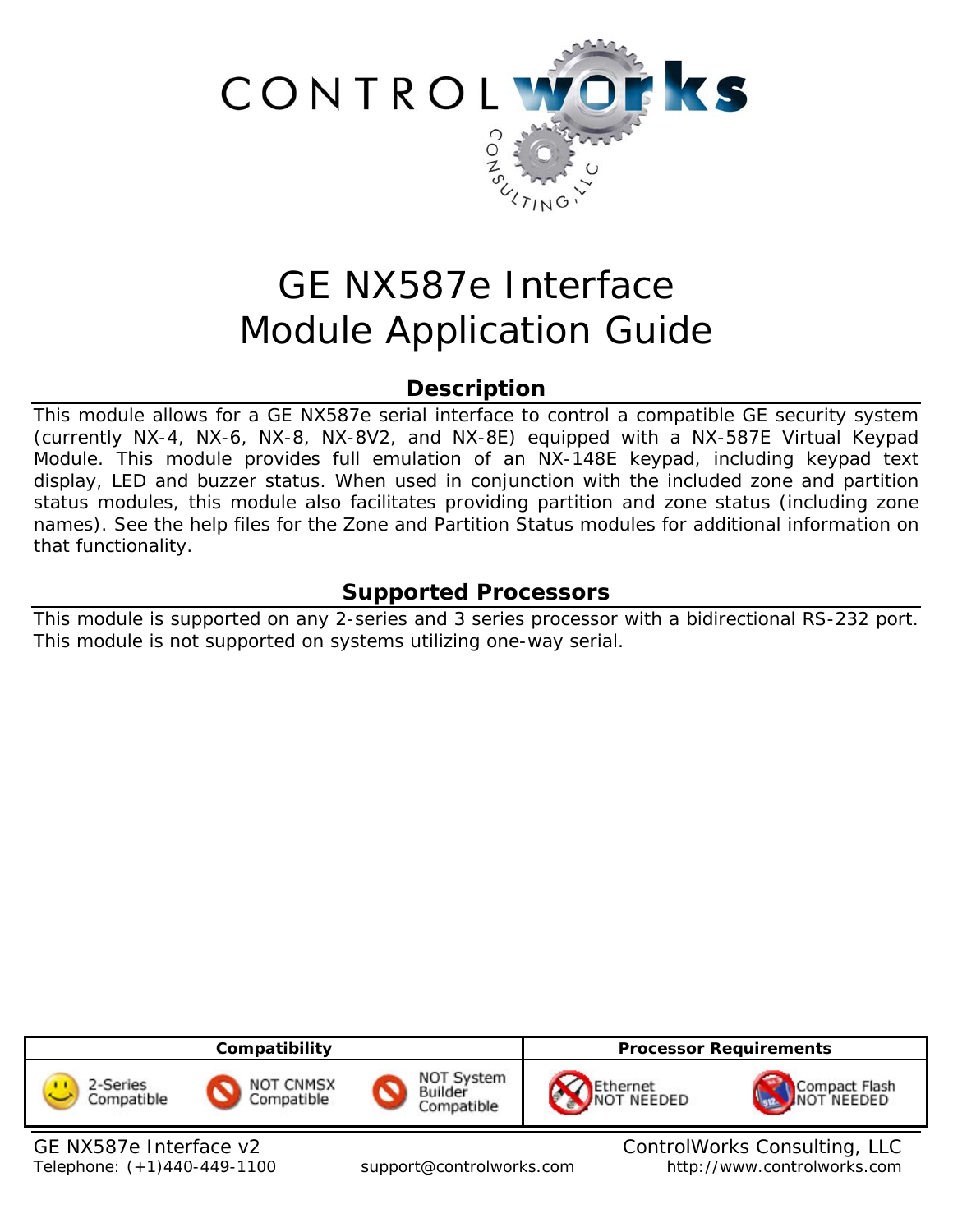# **Serial Cable Pinout**

You may plug the NX-587E directly into a processor RS-232 port. If remote installation is desired, use a straight-through RS-232 cable. ControlWorks recommends wiring RTS and CTS to facilitate automatic synchronization if the NX-587e is rebooted, but this is not required for proper operation of the module. Please see the Demo Program for an example of a way to implement the automatic synchronization.

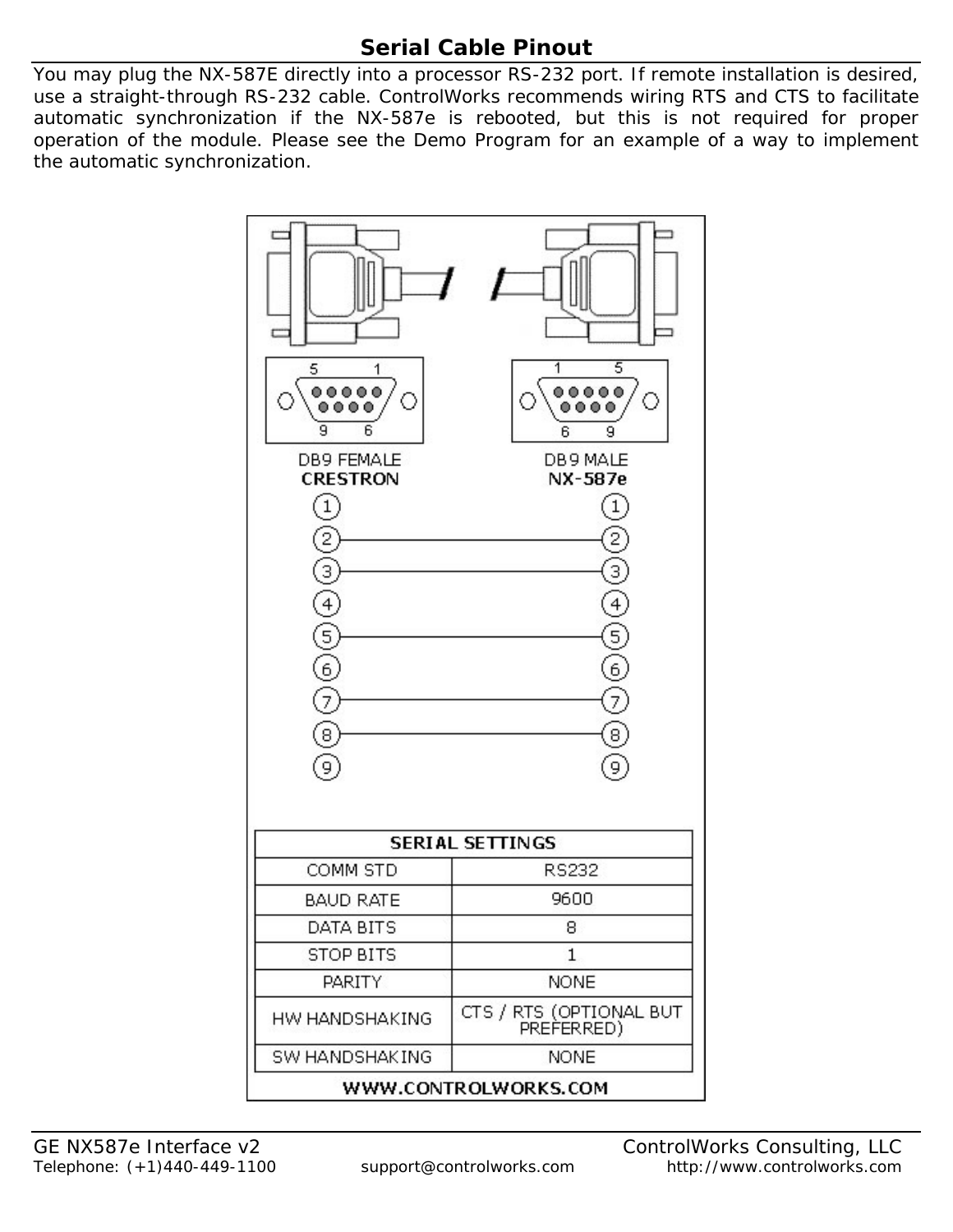## **Zone or Partition Status**

When zone and/or partition status is desired, connect the corresponding [partitionX\_status\$] or [zoneX\_status\$] serial output to the included Partition or Zone status modules. Please refer to the help files included with those modules for additional application information.

### **Module Synchronization**

The NX-587E reports selected events in an unsolicited manner, that is polling is not required during normal use. When the program reboots or if the NX-587E or alarm system is disconnected or looses power, it is necessary to poll the NX-587E to obtain the current system status.

If the NX-587E is connected directly to the processor or if the cable connecting the NX-587E to the processor, connecting the "CTS" digital signal from the serial port to the [enable\_module\_(reboot\_finished)] digital input on the module will automatically resynchronize the module to the current state of the NX-587E if it were to become disconnected or if power was cycled.

## **Fire, Holdup, Medical Panic**

**CONTROLWORKS CONSULTING, LLC STRONGLY RECCOMMENDS AGAINST USING CRESTRON EQUIPMENT IN ANY APPLICATION WHERE THE HEALTH OR SAFETY OF PEOPLE, ANIMALS, OR PROPERTY MAY BE AT RISK. IF A MANUAL MEANS OF ACTIVATING A FIRE, HOLDUP (POLICE) or MEDICAL ALARM IS REQUIRED, CONTROLWORKS RECCOMMENDS THAT THAT BE DONE WITH A SUTABLE DEVICE WIRED DIRECTLY TO THE SECURITY SYSTEM. IN NO EVENT SHALL CONTROLWORKS BE LIABLE IN ANY WAY FOR THE USE, ATTEMPT TO USE, OR INABILITY TO USE THESE PANIC ALARMS.**

The Fire, Holdup, and Medical Panic buttons work only if enabled and properly configured by the security system installer. If the security system installer has not enabled and/or configured these features, these inputs to the module will not have any function.

## **Partitions**

The NX-587E is normally assigned to and controls Partition 1, however, the status for all zones and partitions is reported. If it is necessary to control a partition other than Partition 1, consult with the security installer for the proper key sequence to change partitions on the installed system (This feature may require the security installer to perform additional configuration)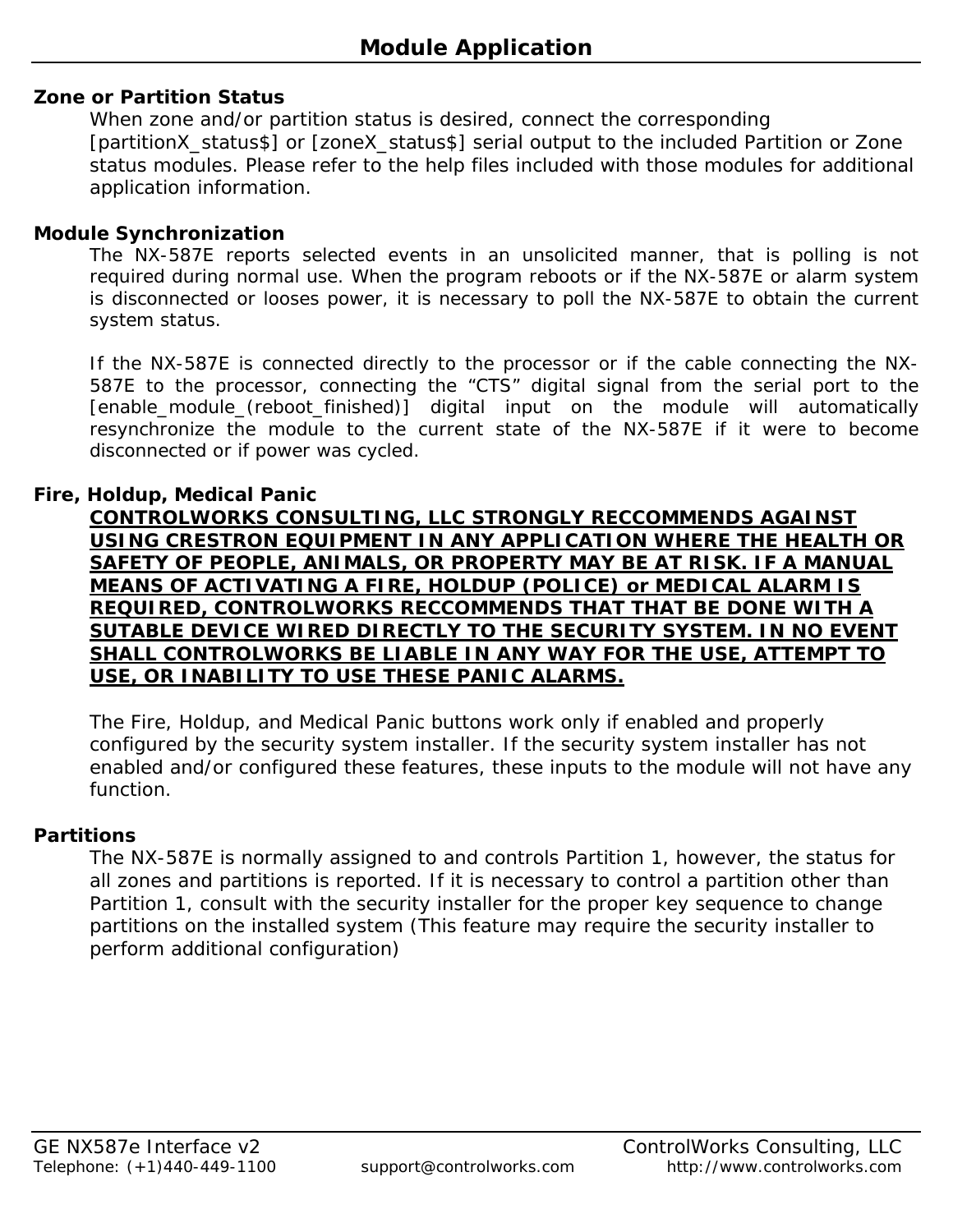# **Signal and Parameter Descriptions**

Bracketed signals such as "[signal\_name]" are optional signals

### **DIGITAL INPUTS**

| [enable_module_(reboot_finished)]When high enables functions of the module; on the |                                                           |
|------------------------------------------------------------------------------------|-----------------------------------------------------------|
|                                                                                    | rising edge polls security system for the status of       |
|                                                                                    | enabled attributes                                        |
|                                                                                    | Connect to an oscillator or other "blinking" logic to     |
|                                                                                    | control the speed at which "blinking" LEDs flash. See     |
|                                                                                    | module demo program.                                      |
|                                                                                    | . Enables reporting of the text displayed on the keypad.  |
|                                                                                    | . Performs the same action as if you pressed the          |
|                                                                                    | corresponding key on a NX-148E keypad.                    |
|                                                                                    | . Arms the security system in "stay" mode, if enabled.    |
|                                                                                    |                                                           |
|                                                                                    |                                                           |
|                                                                                    | also if quick re-exit is enabled on the security system   |
|                                                                                    | restarts the exit delay.                                  |
|                                                                                    | Allows the user to bypass or unbypass zones by            |
|                                                                                    | following prompts generated by the security system.       |
|                                                                                    | Performs the same action as if the "Cancel" key was       |
|                                                                                    | pressed on an NX-148E keypad.                             |
|                                                                                    | SEE DISCLAIMER AND WARNING ON PREVIOUS                    |
|                                                                                    | <b>PAGES.</b> Performs the same action as if the          |
|                                                                                    | corresponding key was pressed on an NX-148E               |
|                                                                                    | keypad, if enabled by the security system installer.      |
|                                                                                    |                                                           |
|                                                                                    |                                                           |
|                                                                                    | ready, power, fire, etc.)                                 |
|                                                                                    | . Enables reporting of the keypad buzzer status, may be   |
|                                                                                    | used to play WAV files.                                   |
|                                                                                    | . Enables reporting of the status of system partitions.   |
|                                                                                    | Pulse to manually poll for the status of all configured   |
|                                                                                    | partitions. In most cases you should not define this      |
|                                                                                    | signal.                                                   |
|                                                                                    | . Enables reporting the status of system zones.           |
|                                                                                    | . Pules to manually poll for the status of all configured |
|                                                                                    | partions. In most cases you should not define this        |
|                                                                                    | signal.                                                   |

## **ANALOG INPUTS**

This module does not utilize any analog inputs.

## **SERIAL INPUTS**

nx\_587e\_rx\$ ........................................................... Connect to RX\$ of processor serial port; data received from the NX-587E.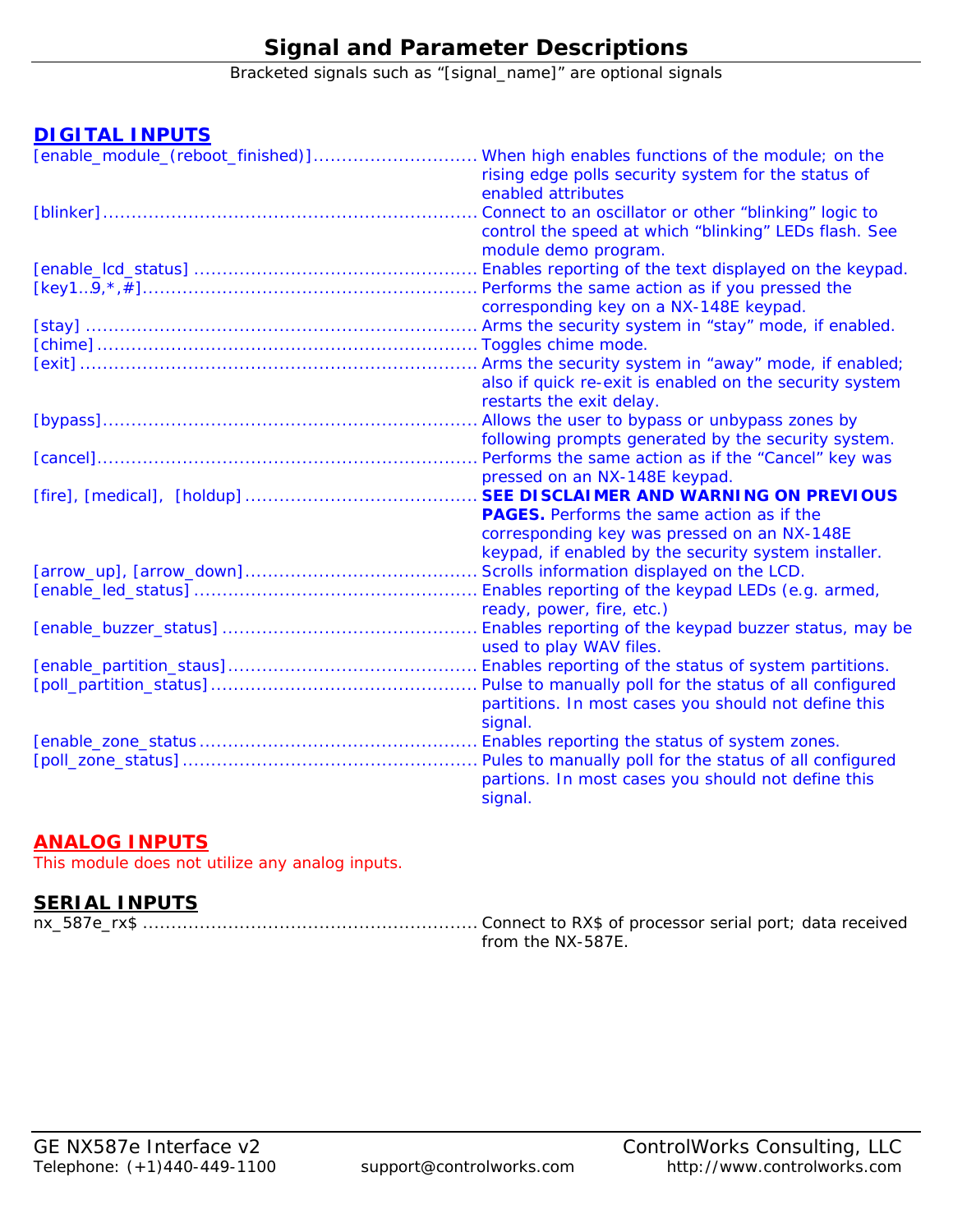## **DIGITAL OUTPUTS**

| High when the corresponding keypad LED is                |
|----------------------------------------------------------|
| illuminated; pulses (as controlled by the [blinker]      |
| input) when the corresponding keypad LED is blinking.    |
| High when the keypad buzzer is sounding a constant       |
| tone                                                     |
|                                                          |
| tone                                                     |
| High when the keypad buzzer is sounding the slow exit    |
| tone                                                     |
| High when the keypad buzzer is sounding the fast exit    |
| tone, indicating that the exit delay has nearly expired. |
| High when the keypad buzzer is sounding a "chime"        |
| (e.g. the chime mode is active and a door with chime     |
| enabled has been opened)                                 |
| High when the keypad buzzer is indicating an error       |
| (e.g. an attempt to arm the system when not all zones    |
| are ready)                                               |

## **ANALOG OUTPUTS**

This module does not utilize any analog outputs.

## **SERIAL OUTPUTS**

| transmitted to the NX-587E                            |
|-------------------------------------------------------|
|                                                       |
| exactly 16 characters and is best displayed with a    |
| fixed-width font (e.g. Courier, LCD)                  |
|                                                       |
| about the corresponding zone. May be left unconnected |
| if status is not desired for that partition.          |
|                                                       |
| the corresponding zone. May be left unconnected if    |
| status is not desired for that partition.             |

## **PARAMETERS**

|  | Defines the number of the highest partition number<br>used when polling status (that is, when the<br>poll_partition_status input is asserted partitions will be<br>polled sequentially from 1 through the number |
|--|------------------------------------------------------------------------------------------------------------------------------------------------------------------------------------------------------------------|
|  | specified here. Maximum value is 8d                                                                                                                                                                              |
|  | Defines the number of the highest-used zone number                                                                                                                                                               |
|  | used when polling zone status (that is, when the                                                                                                                                                                 |
|  | poll_zone_staus_iinput is asserted zones will be polled                                                                                                                                                          |
|  | sequentially from 1 through the number specified here.                                                                                                                                                           |
|  | Maximum value is 192d but depends on the specific                                                                                                                                                                |
|  | alarm system and installed expansion options.                                                                                                                                                                    |
|  | Defines the character used to replace the specified                                                                                                                                                              |
|  | character in lcd_line1\$ and lcd_line2\$. In most cases                                                                                                                                                          |
|  | the defaults should not need to be changed.                                                                                                                                                                      |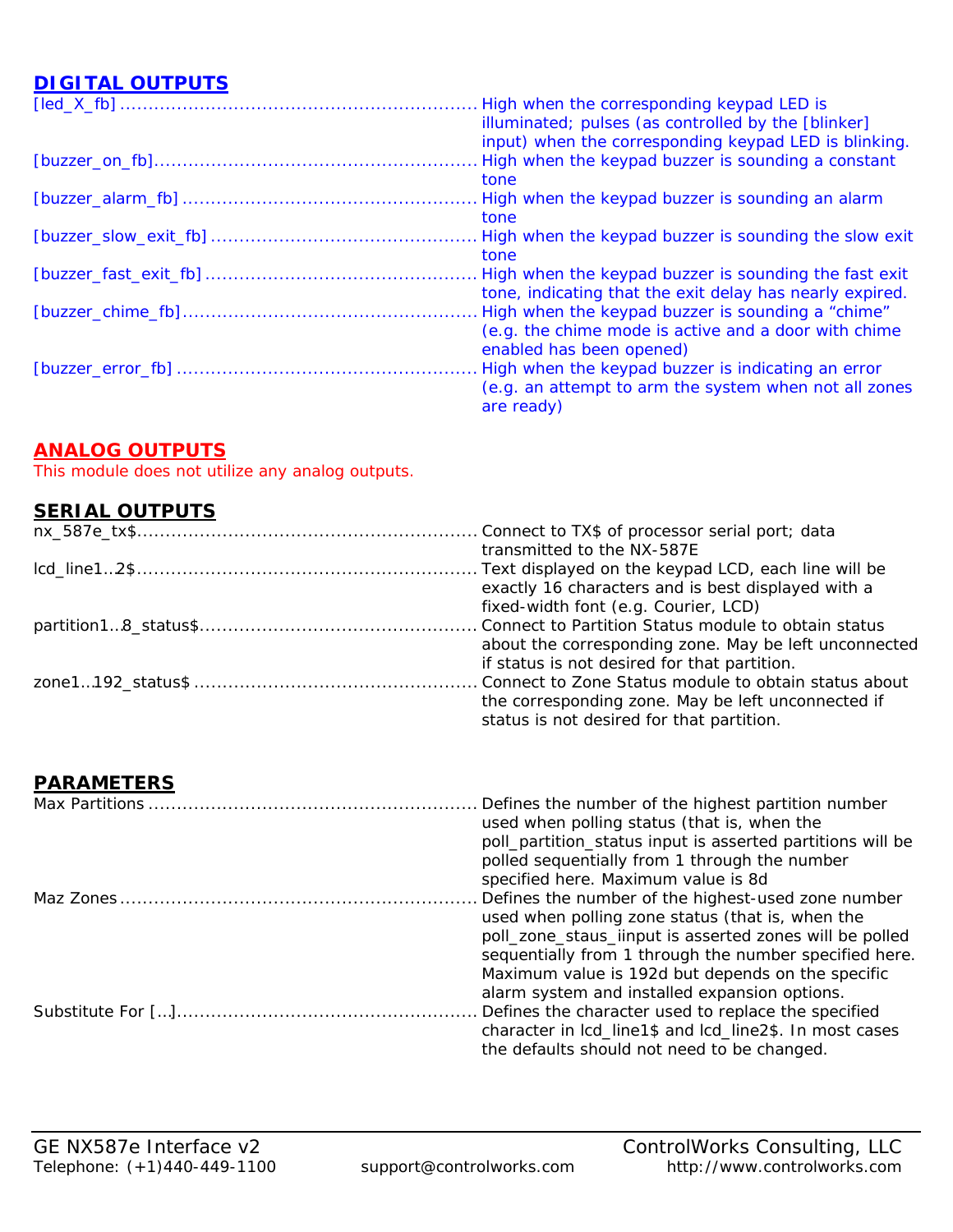This module is supported by ControlWorks Consulting, LLC. Should you need support for this module please email support@controlworks.com or call us at 440-449-1100. ControlWorks normal office hours are 9 AM to 5 PM Eastern, Monday through Friday, excluding holidays.

Before calling for support, please ensure that you have loaded and tested operation using the included demonstration program and touchpanel(s) to ensure that you understand the correct operation of the module. It may be difficult for ControlWorks to provide support until the demonstration program is loaded.

Updates, when available, are automatically distributed via Email notification to the address entered when the module was purchased. In addition, updates may be obtained using your username and password at http://www.controlworks.com/customerlogin.aspx .

## **Distribution Package Contents**

The distribution package for this module should include:

|                                                                                     | distributes data to the partition module and zone<br>module. |
|-------------------------------------------------------------------------------------|--------------------------------------------------------------|
| GE_NX587E_Partition_Status_v2.umc  Crestron User Module partition status            |                                                              |
| GE_NX587E_Zone_Status_v2.umc  Crestron User Module zone status                      |                                                              |
|                                                                                     |                                                              |
| GE_nx587_demo_program_v2.smw Demo program for PRO2 processor                        |                                                              |
| GE_NX587e_Interface_Module_Help_v2.pdf  Help file for interface module              |                                                              |
| GE_NX587e_Partition_Status_Module_Help_v2.pdf Help file for partition status module |                                                              |
| GE_NX587e_Zone_Status_Module_Help_v2.pdf  Help file for zone status module          |                                                              |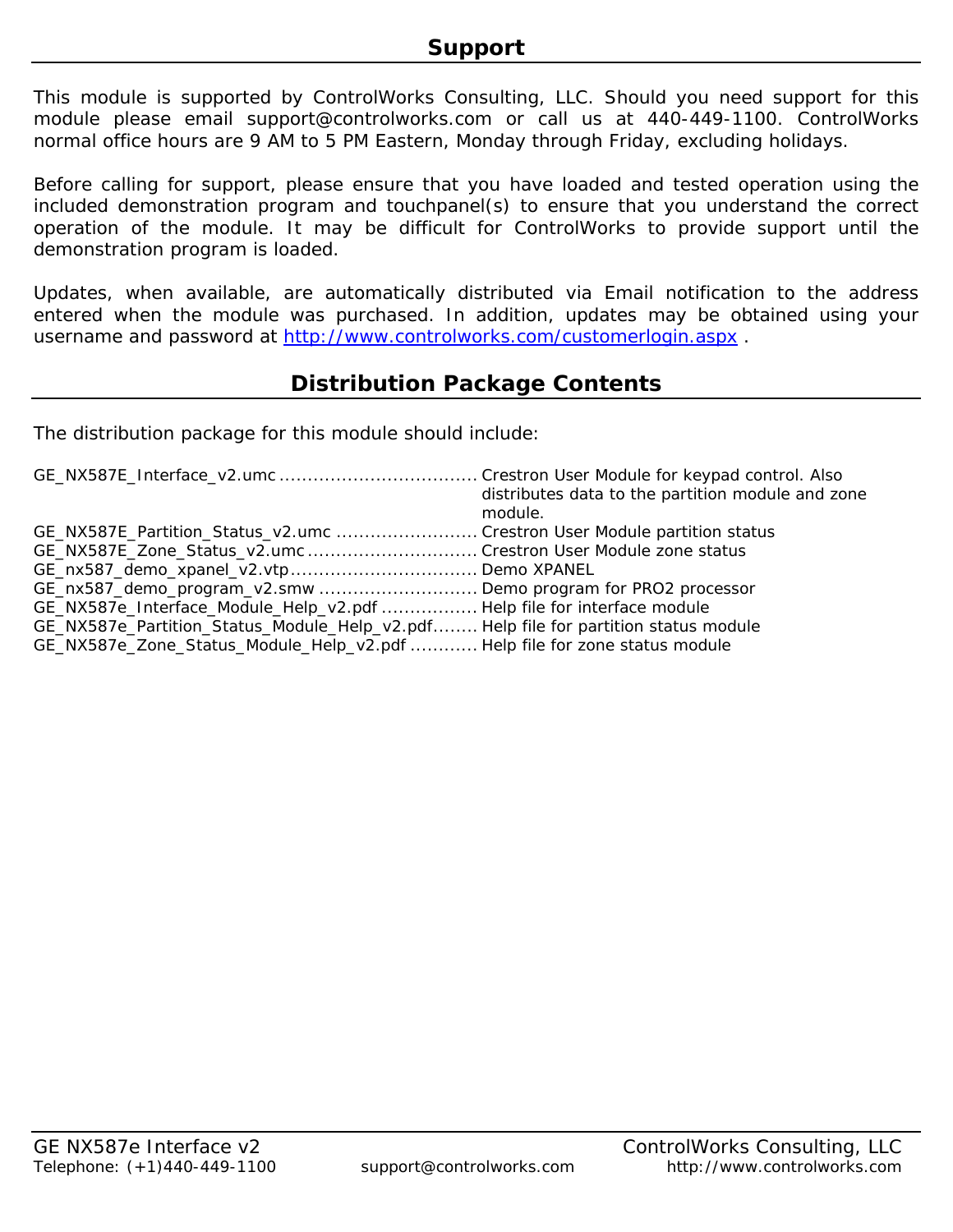V1 lincoln@controlworks.com 2010.09.27 -Initial release

V2 caleb@controlworks.com 2011.12.13

 Added stepper to configure the returned data to be in the correct format when the module is enabled. It seemed like many NX-587E's were being shipped in the incorrect mode.

## **Development Environment**

This module version was developed on the following hardware and software. Different versions of hardware or software may or may not operate properly. If you have questions, please contact us.

| <b>GE Hardware</b>                 | <b>Hardware Version</b> |
|------------------------------------|-------------------------|
| <b>NX-587E</b>                     | Unknown                 |
|                                    |                         |
| <b>Crestron Hardware</b>           | <b>Firmware Version</b> |
| <b>Crestron MC3 Processor</b>      | 1.002.0000              |
| Crestron PRO2 Processor            | 4.003.0010              |
| <b>Software</b>                    | <b>Software Version</b> |
| <b>Crestron SIMPL Windows</b>      | 3.02.14                 |
| <b>Crestron Vision Tools Pro-e</b> | 4.4.28                  |
| <b>Crestron Database</b>           | 28.05.017.00            |
| Device Database                    | 17.05.009.00            |
| <b>Crestron Device Library</b>     | 760                     |
|                                    |                         |